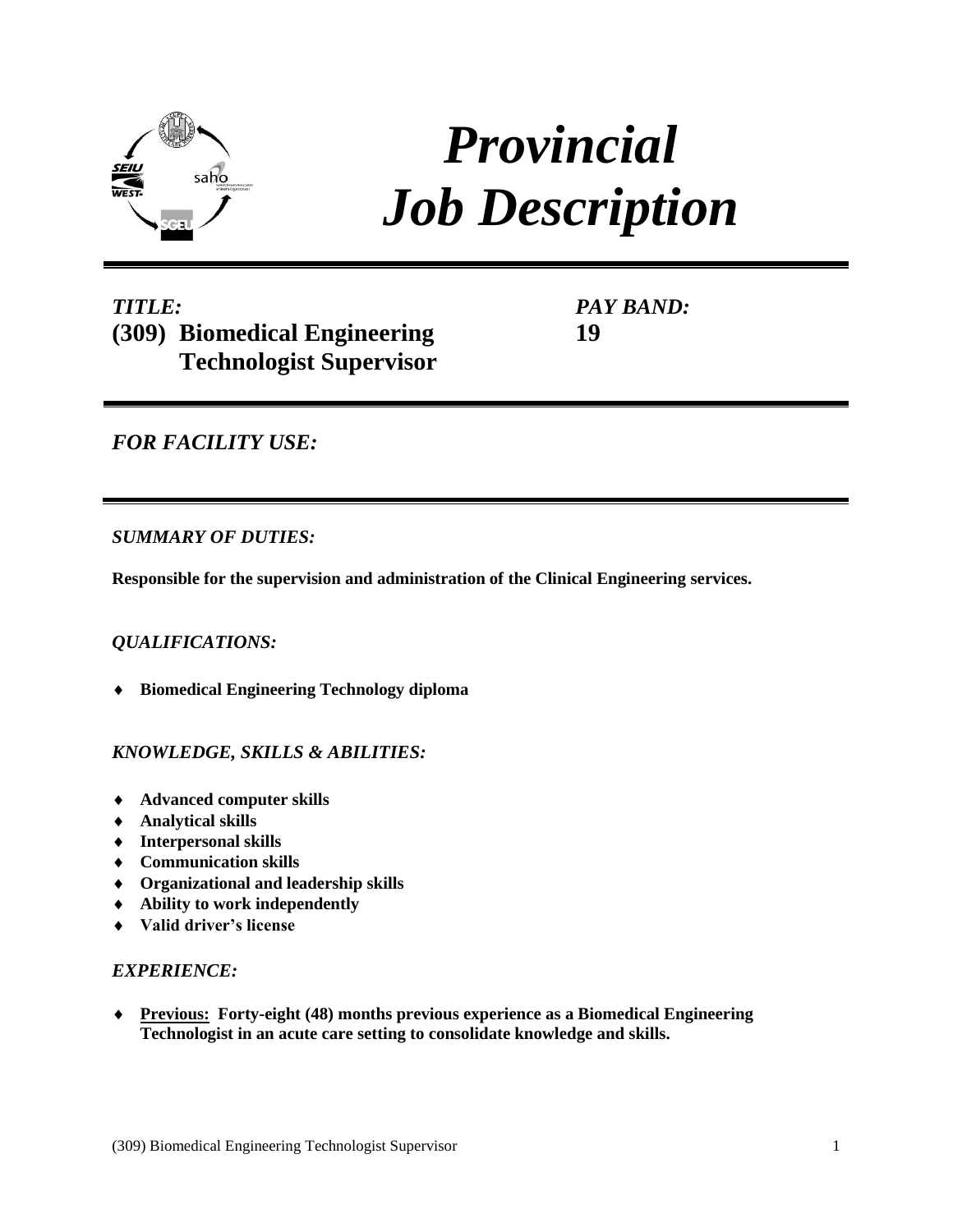#### *KEY ACTIVITIES:*

#### **A. Administration / Supervision**

- **Supervises, prioritizes work load, schedules staff and deals with staff payroll issues.**
- **Provides input into staffing, performance evaluations and performance review.**
- **Coordinates orientation, education and training for staff and students.**
- **Develops policies and procedures for approval.**
- **Ensures the appropriate policies and standards are implemented and maintained.**
- **Assists Director in preparation and development of budget and department strategic planning.**
- **Monitors monthly budget reports and makes adjustments to spending.**
- **In consultation with Director, plans and implements short/long-term plans for capital spending within the department.**
- **Manages and maintains department inventory, estimates repair/alteration/upgrade costs, screens purchase orders and follows up on unfilled orders.**
- **Authorizes equipment maintenance expenditures.**
- **Determines when replacement of equipment is more cost-effective than repair.**
- **Evaluates service contracts to determine vendor performance and cost effectiveness.**
- **Provides input into and negotiates service contracts for approval.**
- **Plans/designs/build and fits solutions to existing equipment or creates new solutions independent of existing equipment.**
- **Assists user departments in selection of equipment and vendors for evaluation.**
- **Facilitates staff meetings.**
- **Updates and revises forms.**
- **Updates equipment information from a variety of sources.**

#### **B. Maintenance / Quality Control / Risk Management**

- **Develops, maintains, administers and audits a comprehensive database of all medical systems/equipment and their components.**
- **Maintains a comprehensive database for scheduled maintenance.**
- **Coordinates and supervises the preventative maintenance program, ensuring compliance with preventative maintenance schedule.**
- **Organizes schedules to ensure equipment is available for planned maintenance.**
- **Receives, processes and distributes Medical Device Alerts and ensures that appropriate action is taken.**
- **Ensures compliance with internal and external Quality Assurance/Quality Control programs as required by local protocol and government regulations/standards.**
- **Develops, modifies and implements operating, testing procedures and Quality Control indicators.**
- **Participates in incident investigations involving medical equipment that affects patients or staff.**
- **Coordinates and develops engineering solutions for custom requirements or out-of-support equipment.**